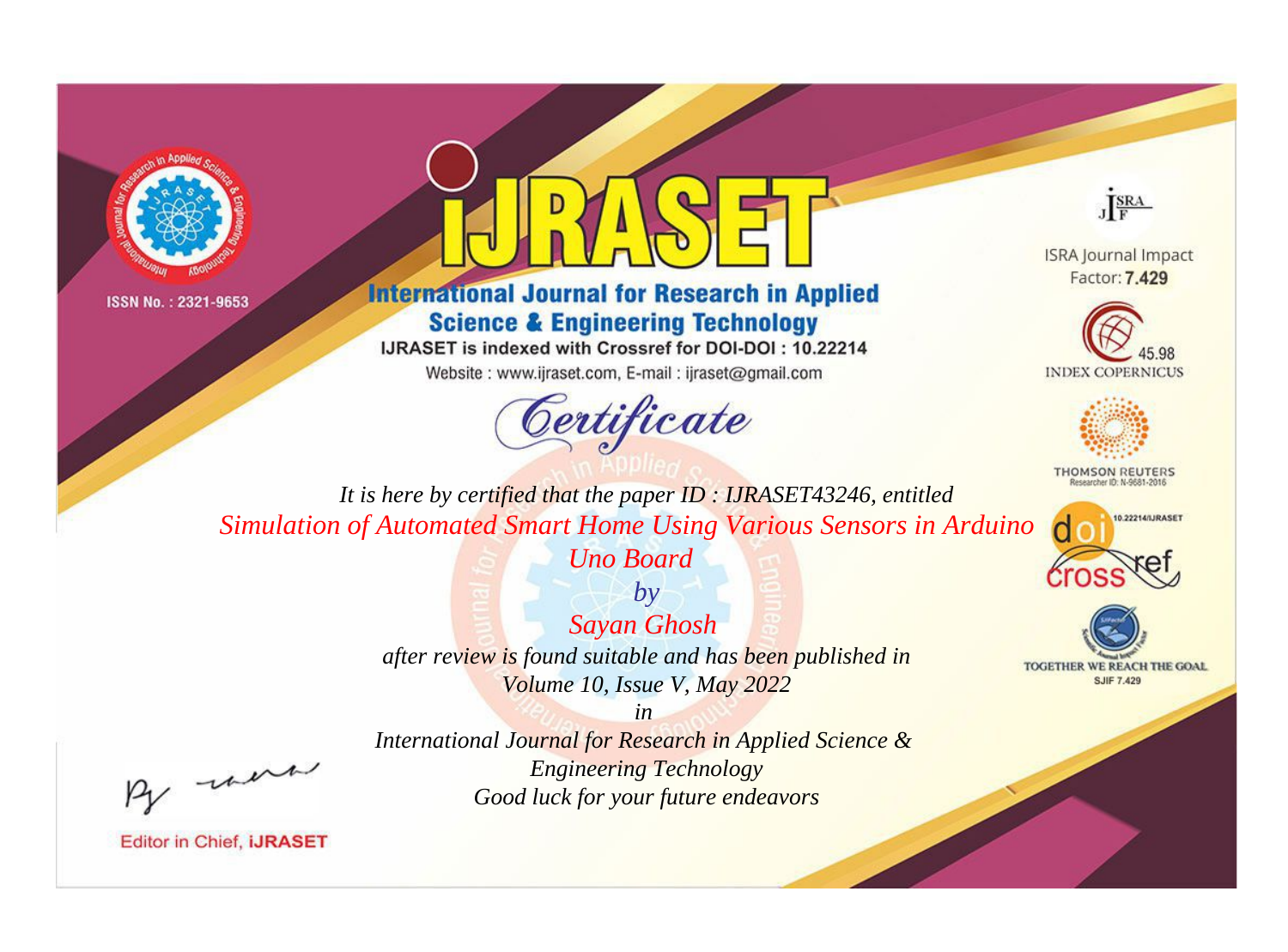



**International Journal for Research in Applied Science & Engineering Technology** 

IJRASET is indexed with Crossref for DOI-DOI: 10.22214

Website: www.ijraset.com, E-mail: ijraset@gmail.com





**ISRA Journal Impact** Factor: 7.429





**THOMSON REUTERS** 



TOGETHER WE REACH THE GOAL **SJIF 7.429** 

*It is here by certified that the paper ID : IJRASET43246, entitled Simulation of Automated Smart Home Using Various Sensors in Arduino* 

*Uno Board*

*by Abhishek Singha after review is found suitable and has been published in Volume 10, Issue V, May 2022*

, un

*International Journal for Research in Applied Science & Engineering Technology Good luck for your future endeavors*

*in*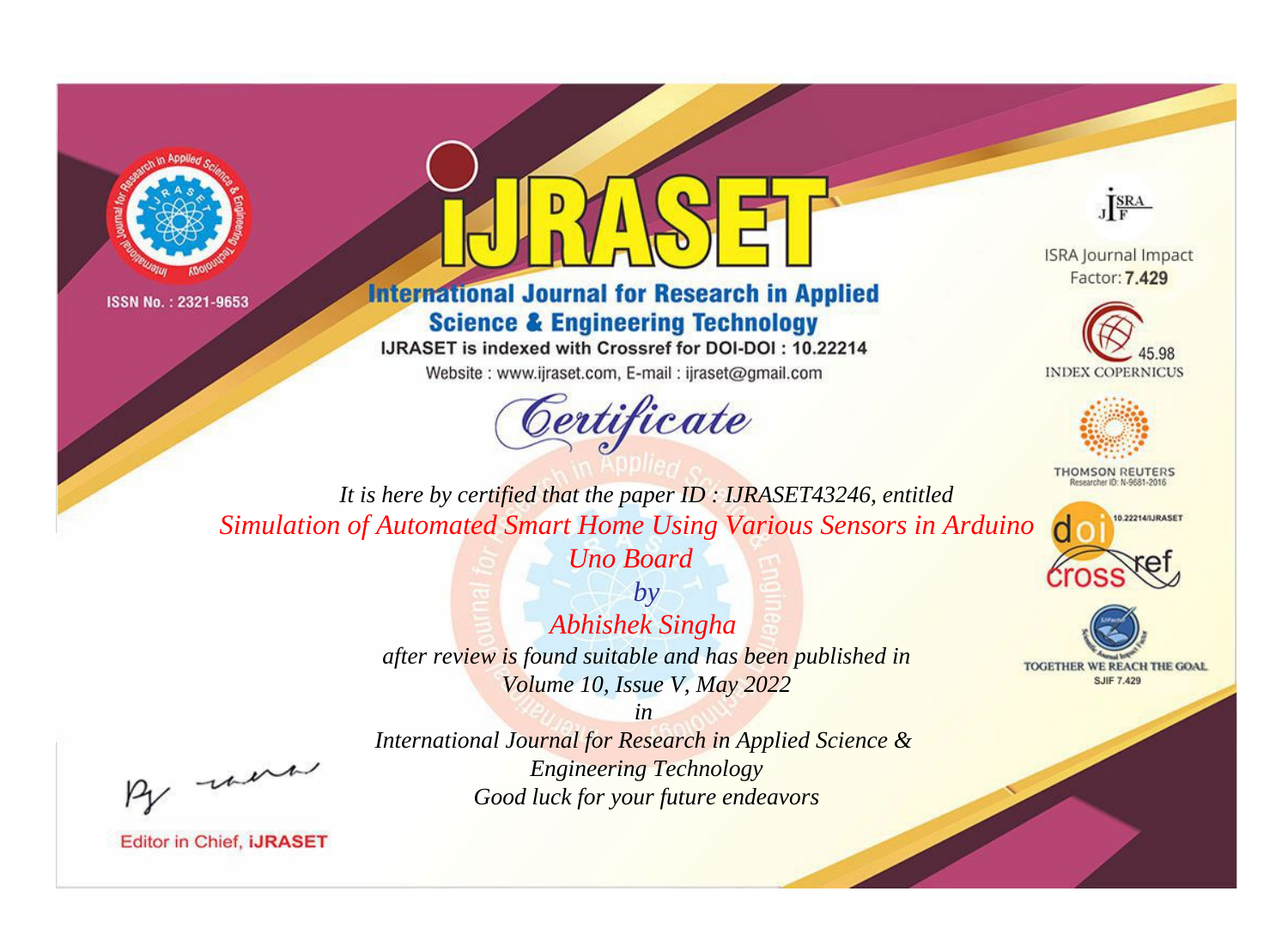



**International Journal for Research in Applied Science & Engineering Technology** 

IJRASET is indexed with Crossref for DOI-DOI: 10.22214

Website: www.ijraset.com, E-mail: ijraset@gmail.com





**ISRA Journal Impact** Factor: 7.429





**THOMSON REUTERS** 



TOGETHER WE REACH THE GOAL **SJIF 7.429** 

*It is here by certified that the paper ID : IJRASET43246, entitled Simulation of Automated Smart Home Using Various Sensors in Arduino* 

*Uno Board*

*by Sanchari Majumdar after review is found suitable and has been published in Volume 10, Issue V, May 2022*

, un

*International Journal for Research in Applied Science & Engineering Technology Good luck for your future endeavors*

*in*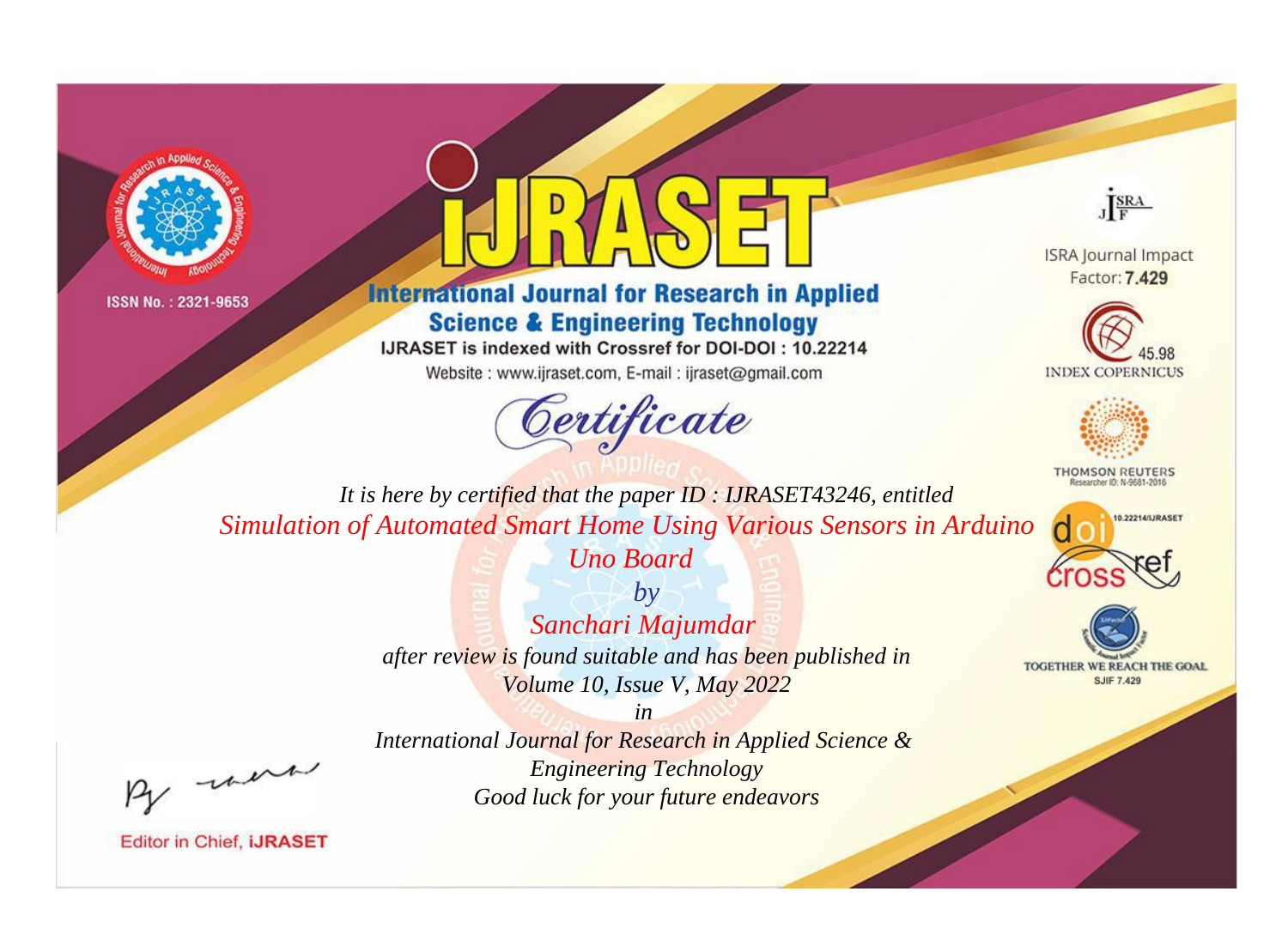



## **International Journal for Research in Applied Science & Engineering Technology**

IJRASET is indexed with Crossref for DOI-DOI: 10.22214

Website: www.ijraset.com, E-mail: ijraset@gmail.com



JERA

**ISRA Journal Impact** Factor: 7.429





**THOMSON REUTERS** 



TOGETHER WE REACH THE GOAL **SJIF 7.429** 

It is here by certified that the paper ID: IJRASET43246, entitled Simulation of Automated Smart Home Using Various Sensors in Arduino

**Uno Board** 

 $b\nu$ Shweta Kumari after review is found suitable and has been published in Volume 10, Issue V, May 2022

were

International Journal for Research in Applied Science & **Engineering Technology** Good luck for your future endeavors

 $in$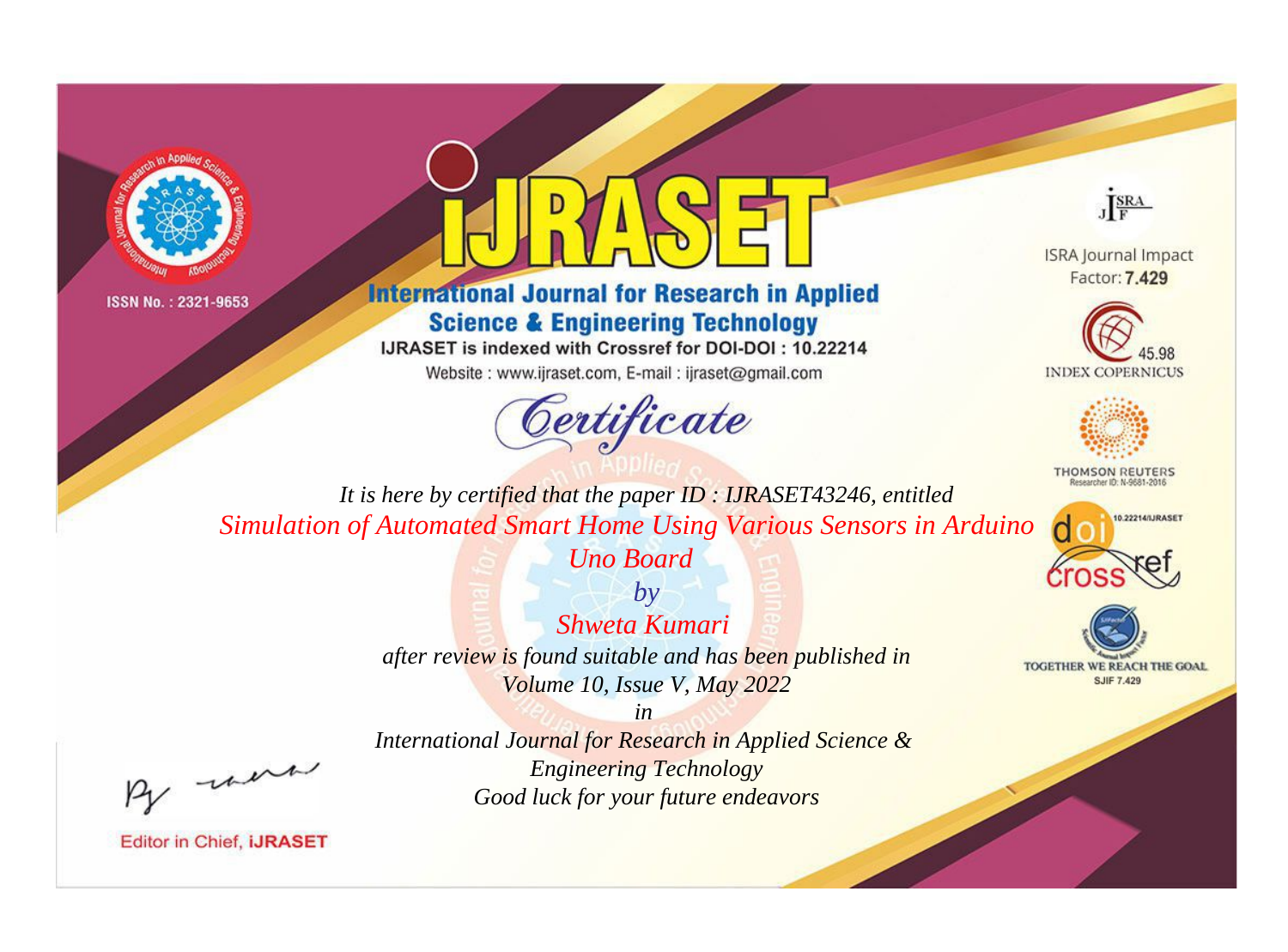



**International Journal for Research in Applied Science & Engineering Technology** 

IJRASET is indexed with Crossref for DOI-DOI: 10.22214

Website: www.ijraset.com, E-mail: ijraset@gmail.com



JERA

**ISRA Journal Impact** Factor: 7.429





**THOMSON REUTERS** 



TOGETHER WE REACH THE GOAL **SJIF 7.429** 

It is here by certified that the paper ID: IJRASET43246, entitled Simulation of Automated Smart Home Using Various Sensors in Arduino

**Uno Board** 

 $b\nu$ Subhrakanti Samanta after review is found suitable and has been published in Volume 10, Issue V, May 2022

were

International Journal for Research in Applied Science & **Engineering Technology** Good luck for your future endeavors

 $in$